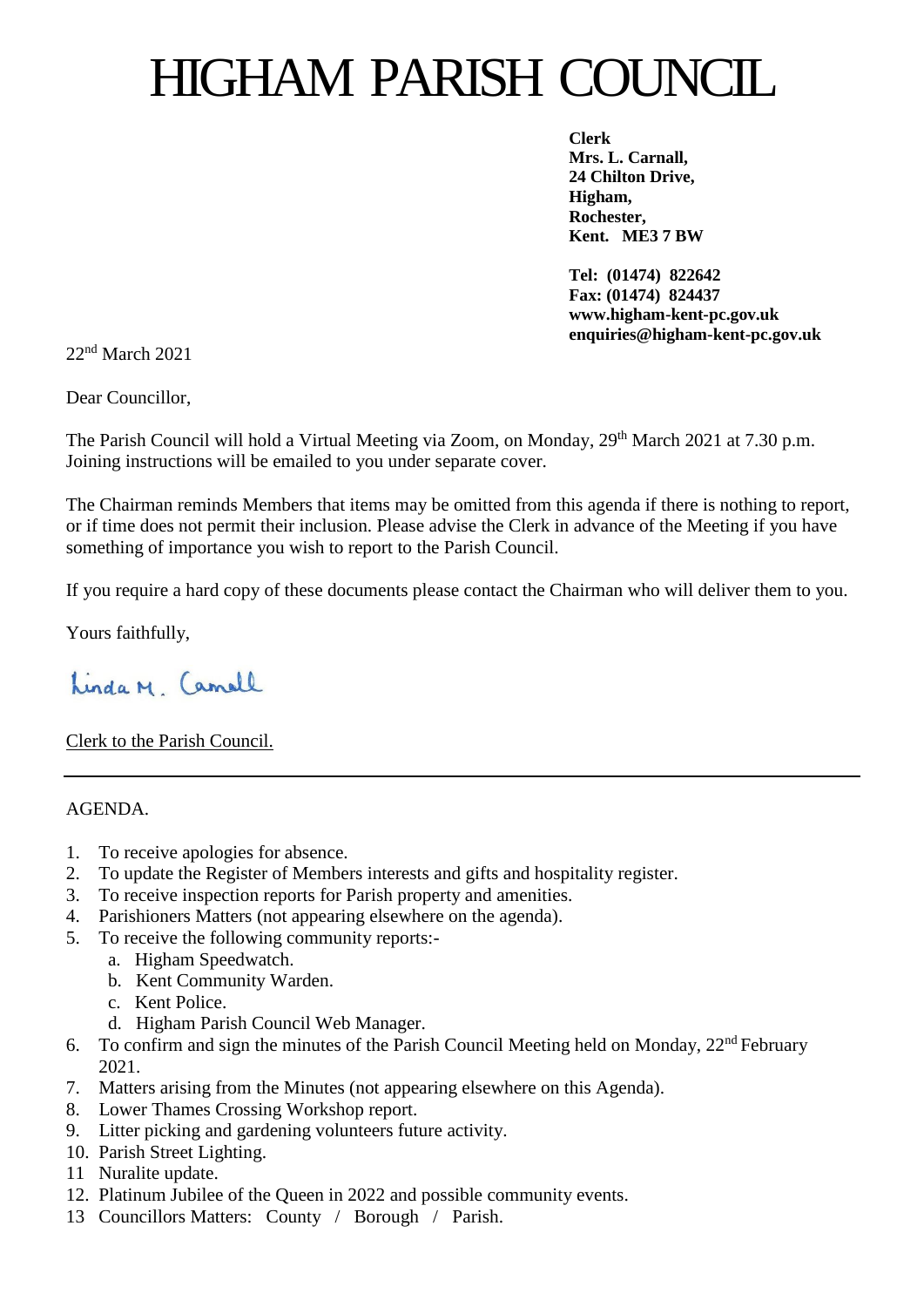14. Planning

| To note the following planning applications:- |                                                             |  |  |  |  |  |
|-----------------------------------------------|-------------------------------------------------------------|--|--|--|--|--|
|                                               | Appln.no. 20210284, Appln.no. 20210220, Appln.no. 20210347, |  |  |  |  |  |
|                                               | Appln.no 20210339, Appln.no. 20210314, Appln.no. 20210359.  |  |  |  |  |  |

15. Finance:

To endorse and approve the following payments:-

| Clerks salary (February)                                        | 1159.71 |
|-----------------------------------------------------------------|---------|
| <b>KCC</b> (LGPS February)                                      | 490.77  |
| HMRC (PAYE/NI February)                                         | 202.06  |
| Clerks salary (March)                                           | 1159.71 |
| <b>KCC</b> (LGPS March)                                         | 490.77  |
| HMRC (PAYE/NI March)                                            | 202.06  |
| Clerk (Microsoft account for March)                             | 54.72   |
| Externiture Ltd. (relocation bus shelter to School Lane)        | 4995.42 |
| Higham Memorial Hall Association (grant under S.137)            | 1100.00 |
| PKF Littlejohn (audit)                                          | 480.00  |
| British Telecom (broadband)                                     | 156.57  |
| Business Stream (water toilets)                                 | 29.18   |
| Business Stream (water allotments)                              | 15.00   |
| MA Services (microsoft)                                         | 360.00  |
| Action with Communities in Rural Kent (2021 subscription)       | 80.00   |
| Kent Association of Local Councils (Dynamic Councillor X 4)     | 240.00  |
| Kent Association of Local Councils (Dynamic Councillor X 1)     | 60.00   |
| Web Manager (invoice 1)                                         | 55.00   |
| Web Manager (invoice 2)                                         | 132.00  |
| Web Manager (invoice 3)                                         | 55.00   |
| Knight and Day Security Systems Ltd (CCTV for Pavilion)         | 4524.00 |
| Knight and Day Security Systems Ltd (CCTV for Memorial Hall)    | 3930.00 |
| St. John's College, Cambridge (Recreation Ground rent due 25/3) | 750.00  |
|                                                                 |         |

- 16. Correspondence.
- 17. Next Parish Council Meeting via Zoom on Tuesday, 4<sup>th</sup> May 2021 at 7.30 p.m. for the Annual Parish Council Meeting, followed by a Parish Council Meeting. Annual Parish Assembly via Zoom on Thursday, 29<sup>th</sup> April 2021 at 7.30 p.m.
- 18. Any Other Business advisory items only and at the discretion of the Chairman.

## **Resolution to exclude the Press and Public CLOSED SESSION**

**To resolve that:-**

**Pursuant to Part 1 of Schedule 12A of the Local Government Act 1972, the public be excluded from the meeting for the business specified below on the grounds that if the public were present during this item, it is likely that there would be the disclosure to them of exempt information as indicated against the item.**